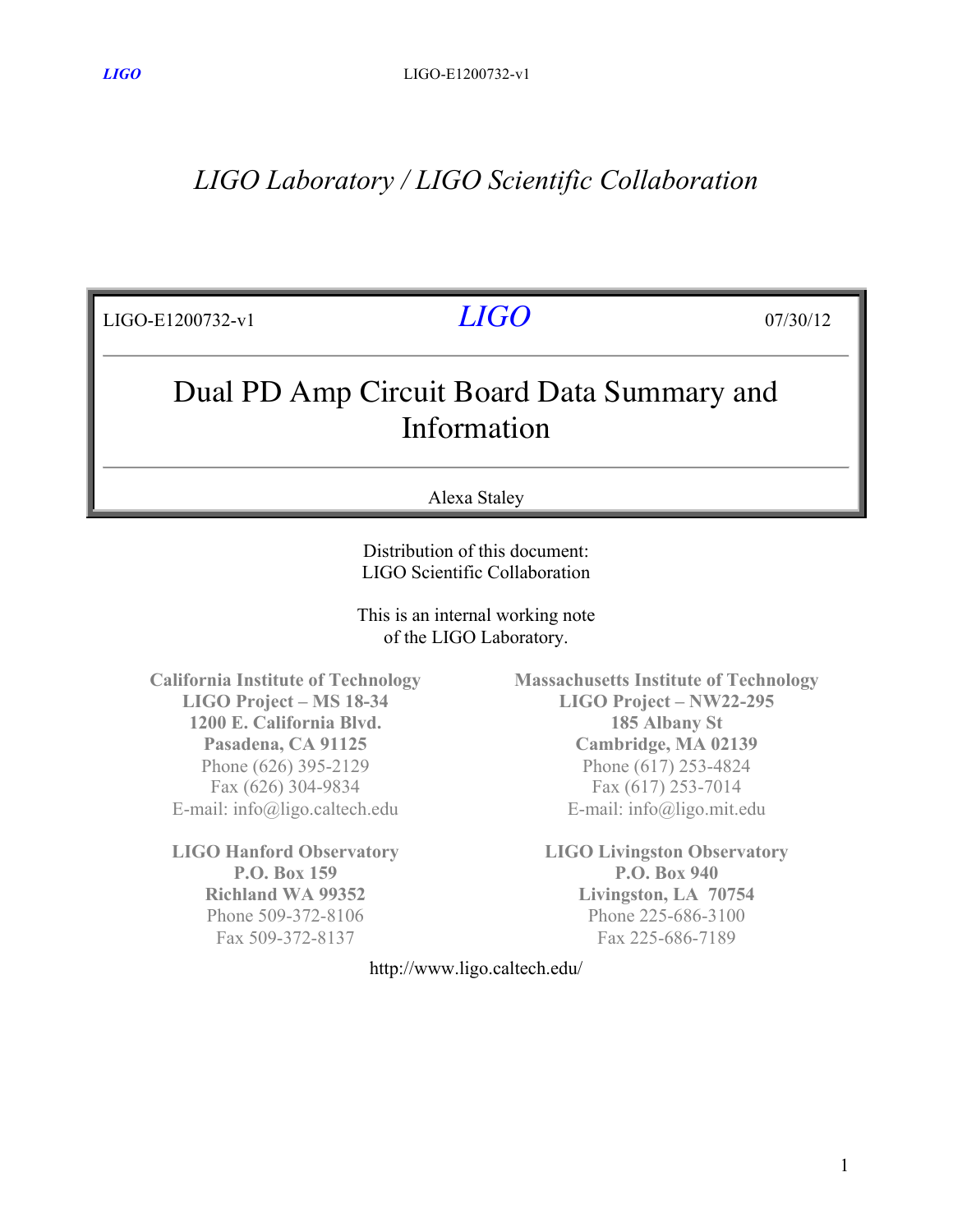## **1 Introduction**

This document contains information about the Dual PD Amp circuit board proto-type that was put together by Alexa. Ultimately, five of these boards will be made and placed inside the ALS Fiber Distribution box (wiki).

### \*\*IMPORTANT:

- 1. I switched the 33pF capacitors to 27pF capacitors so that the cut-off points at the transfer functions were all around 6KHz.
- 2. Eight 10K resistors need to be switched from 1206 to 0805 size resistors (green color).
- 3. C4 was left out it since it did not improve the noise significantly.
- 4. Switched U5A to OP284 (ADA4075 kept over heating).
- 5. I would recommend collecting shot noise data with a better source.

## **2 Data**

### **1) Transfer Function:**

*Board Side B:*

| D <sub>O</sub> | D1 | kHz (knee) | $\sim$ Max dB | .78D file     |
|----------------|----|------------|---------------|---------------|
|                |    | 6.71       | n             | <b>SRS001</b> |
|                |    | 5.98       | 16            | <b>SRS002</b> |
|                |    | 5.98       | 26            | <b>SRS012</b> |
|                |    | 5.98       | 36            | <b>SRS011</b> |

*Board Side A:*

| D <sub>O</sub> | D1 | kHz (knee) | $\sim$ Max dB | .78D file     |
|----------------|----|------------|---------------|---------------|
|                | O  | 6.71       | O             | <b>SRS005</b> |
|                |    | 5.98       | 16            | <b>SRS006</b> |
|                |    | 5.98       | 26            | <b>SRS010</b> |
|                |    | 5.98       | 36            | <b>SRS009</b> |

Note: All files are saved under Transfer Function folder (there are more than those listed due to retake of some measurements). The matlab file is called TF.m. The following command line was used to convert floppy disk files into .mat files: /Omat /Cx,mag,p /UdB,deg /"File location"\\*.78D.

### **2) Electronic Noise Signal:**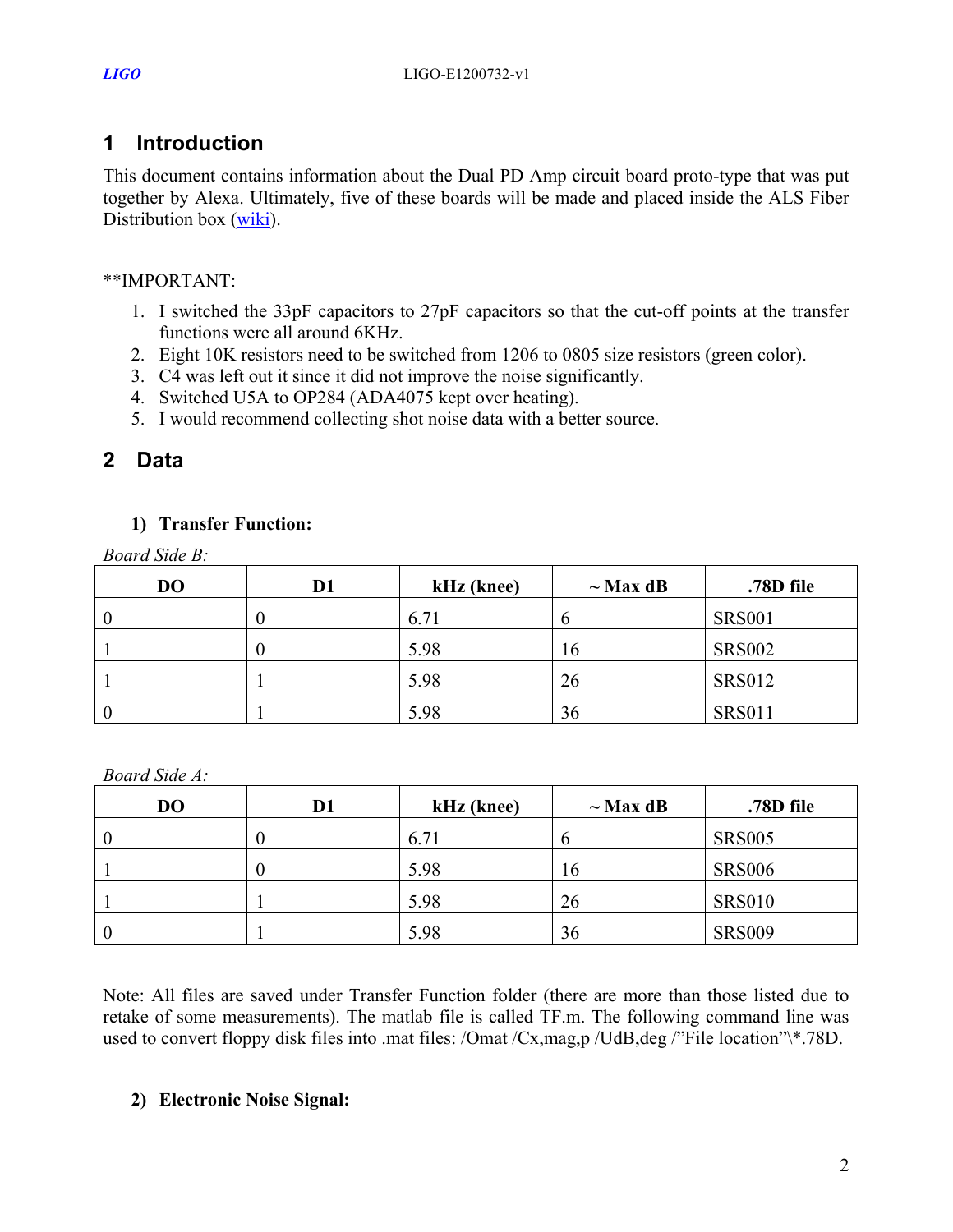| DO               | D <sub>1</sub>   | <b>Freq Span</b> | .78D file     |
|------------------|------------------|------------------|---------------|
| $\boldsymbol{0}$ | $\boldsymbol{0}$ | 102.4kHz         | <b>SRS047</b> |
| $\boldsymbol{0}$ | $\boldsymbol{0}$ | 12.8kHz          | <b>SRS048</b> |
| $\boldsymbol{0}$ | $\boldsymbol{0}$ | 1.6kHz           | <b>SRS049</b> |
| $\theta$         | $\boldsymbol{0}$ | 200Hz            | <b>SRS050</b> |
|                  | $\boldsymbol{0}$ | 102.4kHz         | <b>SRS051</b> |
|                  | $\boldsymbol{0}$ | 200Hz            | <b>SRS052</b> |
|                  |                  | 102.4kHz         | <b>SRS053</b> |
|                  | $\mathbf{1}$     | 200Hz            | <b>SRS054</b> |
| $\boldsymbol{0}$ |                  | 102.4kHz         | <b>SRS055</b> |
| $\boldsymbol{0}$ |                  | 12.8kHz          | <b>SRS056</b> |
| $\overline{0}$   | 1                | 1.6kHz           | <b>SRS057</b> |
| $\boldsymbol{0}$ |                  | 200Hz            | <b>SRS058</b> |

*Board Side B:*

Electric shot noise for all gains settings is approximately 60nVrms/√Hz (noise is dominated by U3).

| DO               | D <sub>1</sub>   | <b>Freq Span</b> | .78D file     |
|------------------|------------------|------------------|---------------|
| $\boldsymbol{0}$ | $\boldsymbol{0}$ | 102.4kHz         | <b>SRS035</b> |
| $\boldsymbol{0}$ | $\boldsymbol{0}$ | 12.8kHz          | <b>SRS036</b> |
| $\boldsymbol{0}$ | $\boldsymbol{0}$ | 1.6kHz           | <b>SRS037</b> |
| $\boldsymbol{0}$ | $\boldsymbol{0}$ | 200Hz            | <b>SRS038</b> |
|                  | $\boldsymbol{0}$ | 102.4kHz         | <b>SRS039</b> |
|                  | $\boldsymbol{0}$ | 200Hz            | <b>SRS040</b> |
|                  | 1                | 102.4kHz         | <b>SRS041</b> |
|                  | 1                | 200Hz            | <b>SRS042</b> |
| $\boldsymbol{0}$ | 1                | 102.4kHz         | <b>SRS043</b> |
| $\boldsymbol{0}$ | 1                | 12.8kHz          | <b>SRS044</b> |
| $\boldsymbol{0}$ |                  | 1.6kHz           | <b>SRS045</b> |
| $\boldsymbol{0}$ |                  | 200Hz            | <b>SRS046</b> |

*Board Side A (with ADA4075 op amp--faulty):*

Electric shot noise for all gains settings is approximately 100nVrms/√Hz.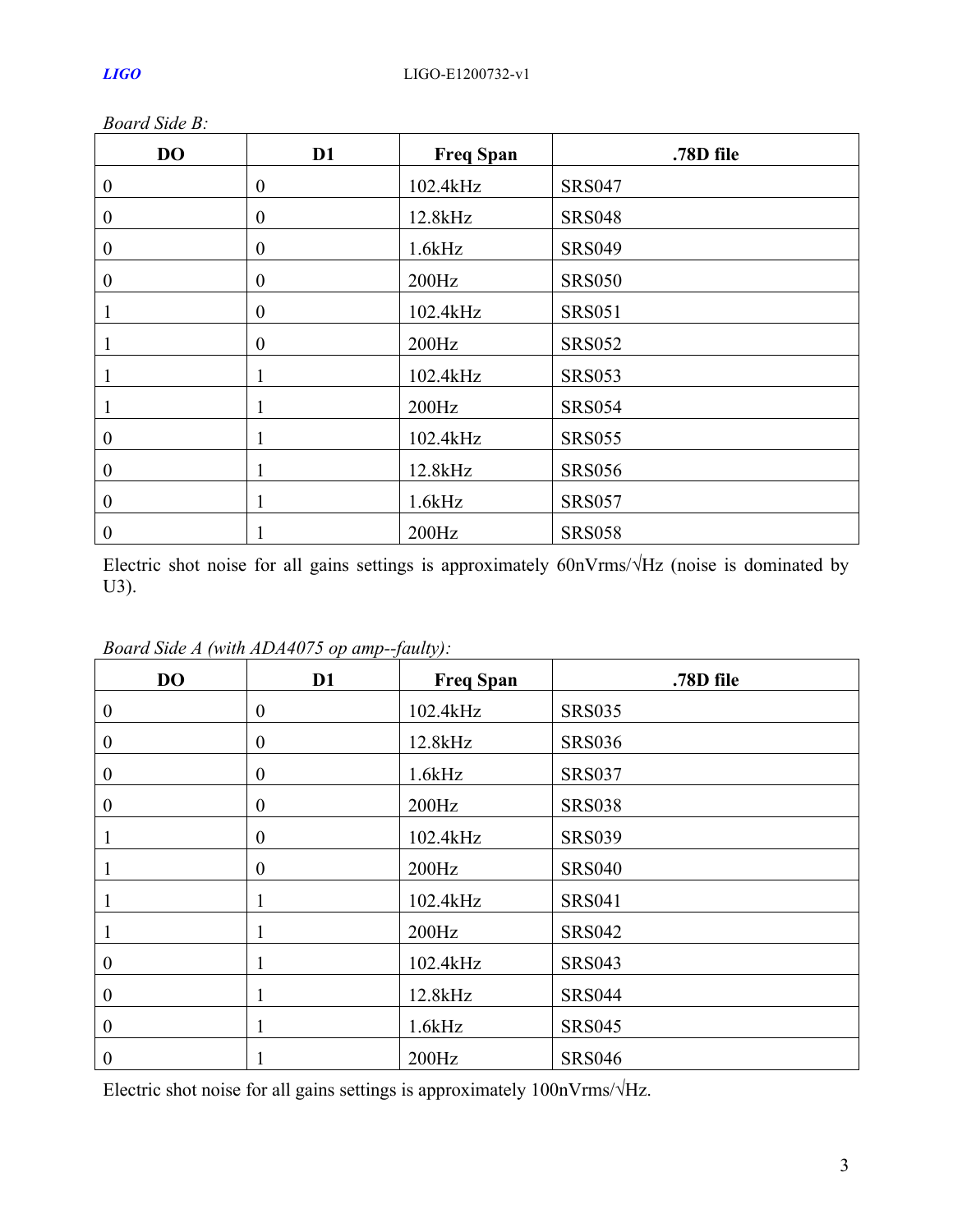| <b>DO</b>        | D <sub>1</sub>   | <b>Freq Span</b> | .78D file     |
|------------------|------------------|------------------|---------------|
| $\boldsymbol{0}$ | $\boldsymbol{0}$ | 102.4kHz         | <b>SRS084</b> |
| $\boldsymbol{0}$ | $\boldsymbol{0}$ | 12.8kHz          | <b>SRS085</b> |
| $\boldsymbol{0}$ | $\boldsymbol{0}$ | 1.6kHz           | <b>SRS086</b> |
| $\boldsymbol{0}$ | $\boldsymbol{0}$ | 200Hz            | <b>SRS087</b> |
|                  | $\boldsymbol{0}$ | 102.4kHz         | <b>SRS088</b> |
|                  | $\boldsymbol{0}$ | 200Hz            | <b>SRS089</b> |
|                  |                  | 102.4kHz         | <b>SRS090</b> |
|                  |                  | 200Hz            | <b>SRS091</b> |
| $\boldsymbol{0}$ |                  | 102.4kHz         | <b>SRS092</b> |
| $\boldsymbol{0}$ |                  | 12.8kHz          | <b>SRS093</b> |
| $\overline{0}$   | -1               | 1.6kHz           | <b>SRS094</b> |
| $\boldsymbol{0}$ |                  | 200Hz            | <b>SRS095</b> |

*Board Side A (with OP284 op amp):*

Electric shot noise for all gains settings is approximately 60nVrms/√Hz (noise is dominated by U3).

Note: All files are saved under Noise Signal folder (there are more than those listed due to retake of some measurements). The matlab file is called NS.m. The following command line was used to convert floppy disk files into .mat files: /Omat /Cx,mag /Urms /"File location"\\*.78D.

### **3) Shot Noise:**

*Board Side B:*

| <b>DO</b> | D <sub>1</sub>   | <b>Freq Span</b> | .78D file                   |
|-----------|------------------|------------------|-----------------------------|
| $\theta$  | $\bf{0}$         | 102.4kHz         | <b>SRS062</b>               |
| $\theta$  | 0                | 12.8kHz          | <b>SRS063</b>               |
| $\theta$  | $\boldsymbol{0}$ | 1.6kHz           | <b>SRS065</b>               |
| $\theta$  | $\theta$         | 200Hz            | <b>SRS066</b>               |
|           | $\theta$         | 102.4kHz         | <b>SRS077</b>               |
|           | $\theta$         | 12.8kHz          | <b>SRS078</b>               |
|           | $\theta$         | 200Hz            | SRS068 *not at 10V see SN.m |
|           |                  | 102.4kHz         | <b>SRS070</b>               |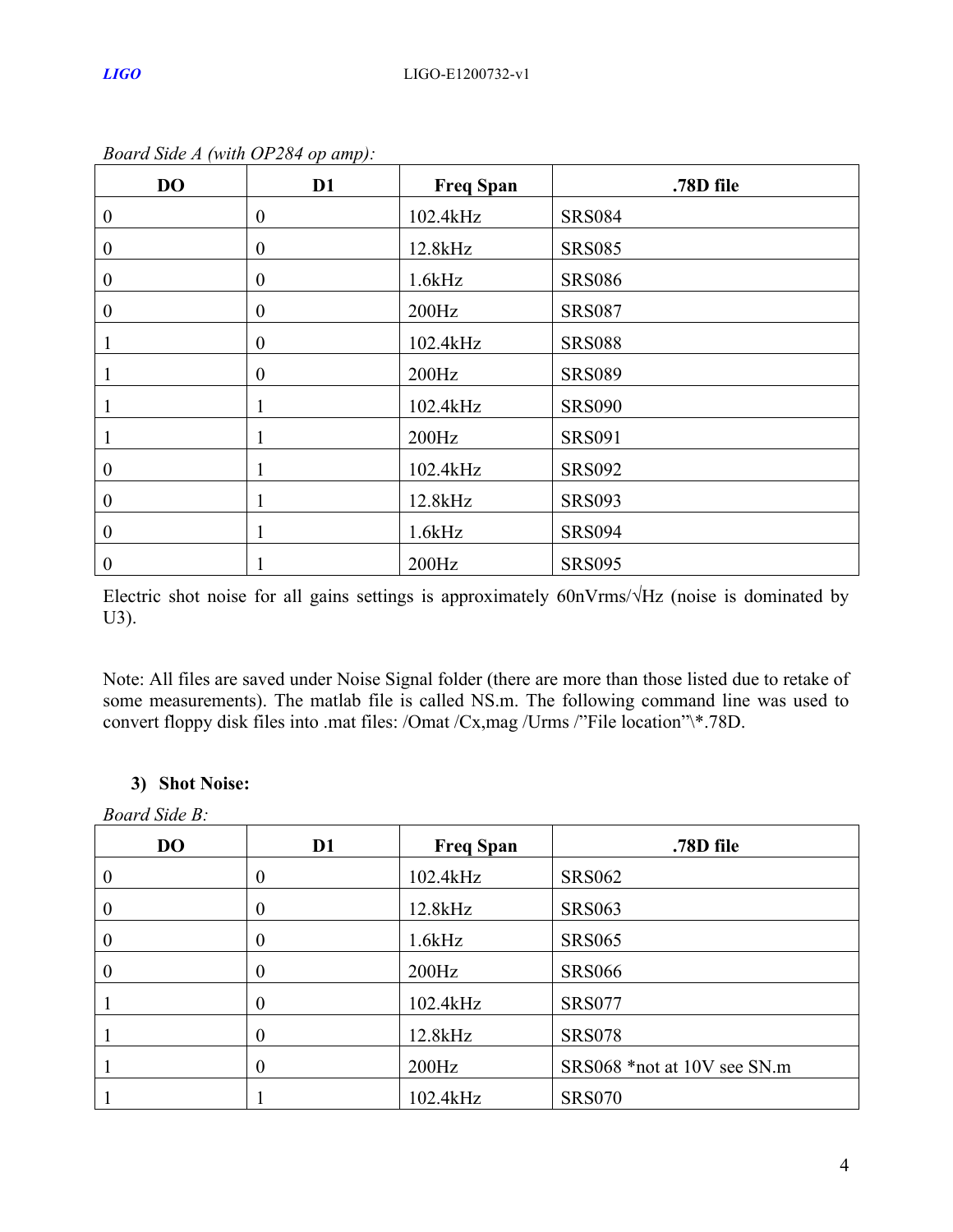|                  | 12.8kHz  | <b>SRS071</b> |
|------------------|----------|---------------|
|                  | 200Hz    | <b>SRS072</b> |
| $\theta$         | 102.4kHz | <b>SRS073</b> |
| $\theta$         | 12.8kHz  | <b>SRS074</b> |
| $\boldsymbol{0}$ | 1.6kHz   | <b>SRS075</b> |
| $\left($         | 200Hz    | <b>SRS076</b> |

With LED OFF: SRS061 (equivalents to electronic noise)

*Board Side A:*

| <b>DO</b>        | D1               | <b>Freq Span</b> | .78D file     |
|------------------|------------------|------------------|---------------|
| $\boldsymbol{0}$ | $\boldsymbol{0}$ | 102.4kHz         | <b>SRS096</b> |
| $\boldsymbol{0}$ | $\mathbf{0}$     | 12.8kHz          | <b>SRS097</b> |
| $\boldsymbol{0}$ | $\boldsymbol{0}$ | 1.6kHz           | <b>SRS098</b> |
| $\boldsymbol{0}$ | $\boldsymbol{0}$ | 200Hz            | <b>SRS099</b> |
|                  | $\boldsymbol{0}$ | 102.4kHz         | <b>SRS100</b> |
|                  | $\boldsymbol{0}$ | 12.8kHz          | <b>SRS101</b> |
|                  | $\boldsymbol{0}$ | 200Hz            | <b>SRS102</b> |
|                  | 1                | 102.4kHz         | <b>SRS103</b> |
|                  | 1                | 12.8kHz          | <b>SRS104</b> |
|                  |                  | 200Hz            | <b>SRS105</b> |
| $\boldsymbol{0}$ | 1                | 102.4kHz         | <b>SRS106</b> |
| $\boldsymbol{0}$ | 1                | 12.8kHz          | <b>SRS107</b> |
| $\boldsymbol{0}$ | 1                | 1.6kHz           | <b>SRS108</b> |
| $\boldsymbol{0}$ |                  | 200Hz            | <b>SRS109</b> |

Note: All files are saved under Shot Noise folder (there are more than those listed due to retake of some measurements). The matlab file is called SN.m. The following command line was used to convert floppy disk files into .mat files: /Omat /Cx,mag /Urms /"File location"\\*.78D.

One can calculate the expected shot noise through the circuit board for each gain setting. Let V be the output voltage. For my calculations, I set  $V = 10$ Volts. Let R be the resistance for each specific gain. There will be a gain of 2 from op-amp U5. Then one can calculate the voltage density  $\hat{v}$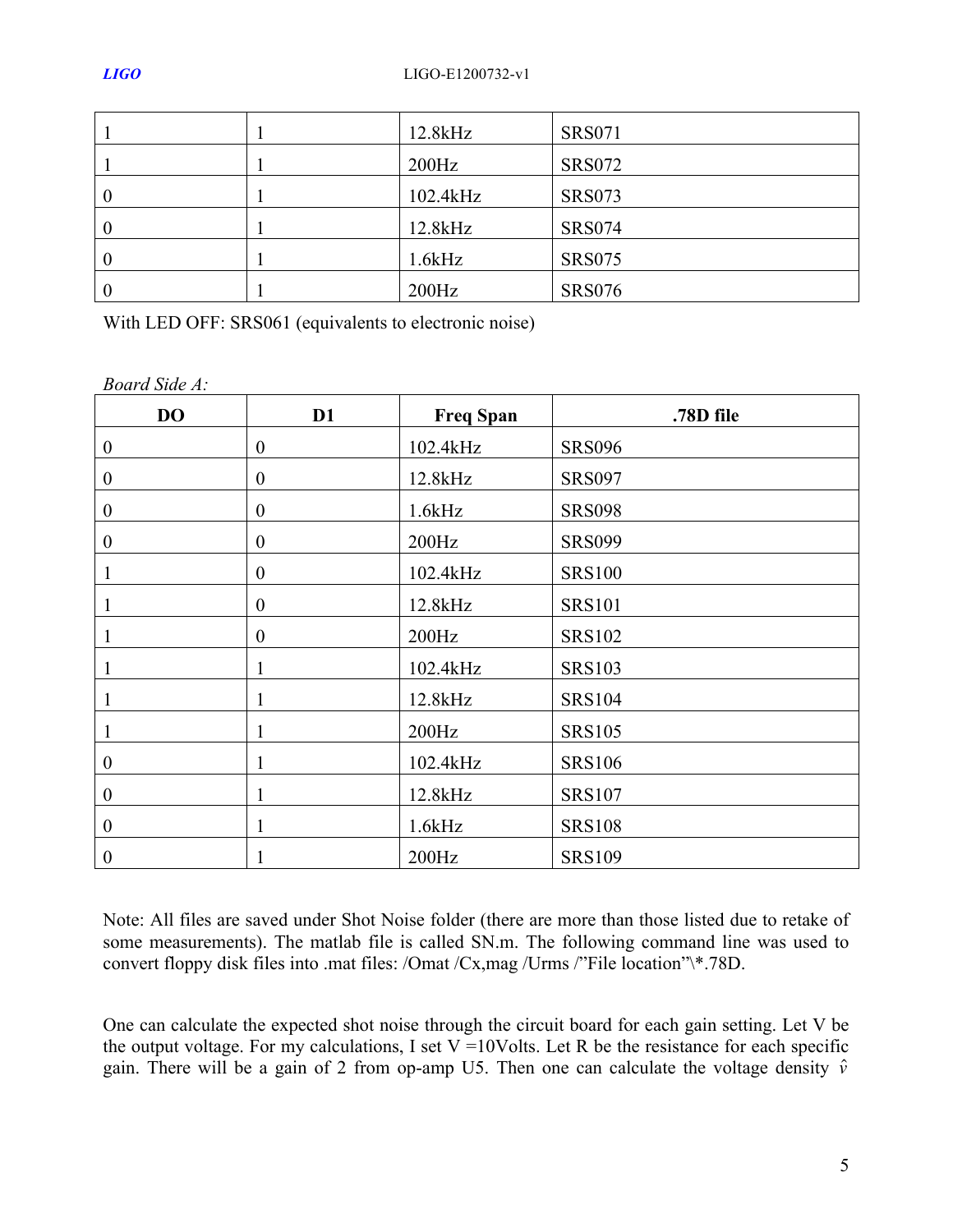### *LIGO* LIGO-E1200732-v1

(Vrms/ $\sqrt{Hz}$ ) via equations:  $\hat{v} = \hat{i}R$  and  $\hat{i} = \sqrt{2qI}$ , where I is the current and q is the charge of an electron. Here are my results:

| <b>DO</b> | D1 | $R(k\Omega)$ |    | $\hat{v}$ (nVrms $\sqrt{Hz}$ ) |
|-----------|----|--------------|----|--------------------------------|
|           |    | 1x2          | 10 | 80                             |
|           |    | 3.16x2       | 10 | 142                            |
|           |    | 10x2         | 10 | 253                            |
| $\theta$  |    | 31.6x2       | 10 | 449                            |

### **4) Optical Transfer Function.**

Using the Oz Optics laser (6), I first had to examine the modulated signal and see if it was really flat up to 100kHz. Taking, the transfer function, one can see there is a pole at 2kHz approximately.

| Modulated Laser: |
|------------------|
|                  |

| Freq. Span | .78D          |
|------------|---------------|
| 102.4kHz   | <b>SRS110</b> |

*Board Side B:*

| D <sub>O</sub> | D1 | kHz (knee) | $\sim$ Max dB | .78D file     |
|----------------|----|------------|---------------|---------------|
| $\left($       | U  |            |               | <b>SRS111</b> |
|                |    |            | 12            | <b>SRS112</b> |
|                |    |            | 22            | <b>SRS113</b> |
|                |    |            | 32            | <b>SRS114</b> |

*Board Side A:*

| D <sub>O</sub> | D1 | kHz (knee) | $\sim$ Max dB | .78D file     |
|----------------|----|------------|---------------|---------------|
|                |    |            | O             | <b>SRS115</b> |
|                |    |            | 16            | <b>SRS116</b> |
|                |    |            | 26            | <b>SRS117</b> |
|                |    |            | 36            | <b>SRS118</b> |

Note: All files are saved under Optical Transfer Function folder. The matlab file is called OTF.m. The following command line was used to convert floppy disk files into .mat files: /Omat /Cx,mag,p /UdB,deg /"File location"\\*.78D.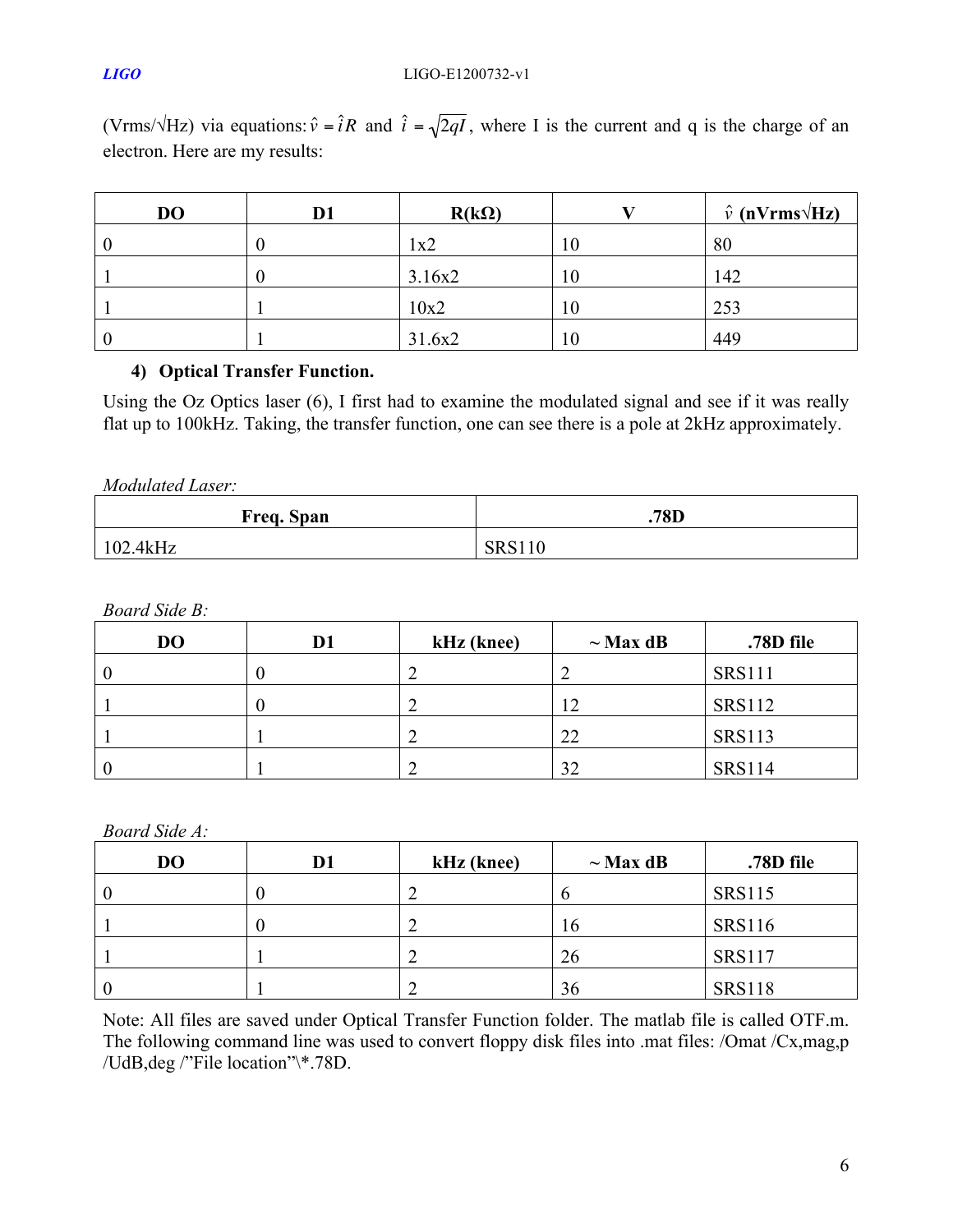Matlab script normalizes the TF from the laser and subtracts it out from the optical TF.

**5) Optical Transfer Function with 100ft cable.**

*Board Side B:*

| D <sub>O</sub> | D1 | kHz (knee) | $\sim$ Max dB | .78D file     |
|----------------|----|------------|---------------|---------------|
|                |    |            | ∽             | <b>SRS119</b> |
|                |    |            |               | <b>SRS120</b> |
|                |    |            | 22            | <b>SRS121</b> |
|                |    |            | 32            | <b>SRS122</b> |

### *Board Side A:*

| D <sub>O</sub> | D1 | kHz (knee) | $\sim$ Max dB | .78D file     |
|----------------|----|------------|---------------|---------------|
|                | υ  |            | v             | <b>SRS123</b> |
|                |    |            | 16            | <b>SRS124</b> |
|                |    |            | 26            | <b>SRS125</b> |
|                |    |            | 36            | <b>SRS126</b> |

Note: All files are saved under Long Cable  $\rightarrow$  Optical Transfer Function folder. The matlab file is called LCOTF.m. The following command line was used to convert floppy disk files into .mat files: /Omat /Cx,mag,p /UdB,deg /"File location"\\*.78D.

The results were very similar to those of the short cable.

### **6) Shot Noise with 100ft cable (and LED as before).**

| <b>Board Side B:</b> |                  |                  |               |  |
|----------------------|------------------|------------------|---------------|--|
| <b>DO</b>            | D <sub>1</sub>   | <b>Freq Span</b> | .78D file     |  |
| $\theta$             | $\boldsymbol{0}$ | 102.4kHz         | <b>SRS127</b> |  |
| $\overline{0}$       | $\boldsymbol{0}$ | 12.8kHz          | <b>SRS128</b> |  |
| $\overline{0}$       | $\boldsymbol{0}$ | 1.6kHz           | <b>SRS129</b> |  |
| $\theta$             | $\boldsymbol{0}$ | $200\text{Hz}$   | <b>SRS130</b> |  |
|                      | $\boldsymbol{0}$ | 102.4kHz         | <b>SRS131</b> |  |
|                      | $\boldsymbol{0}$ | 12.8kHz          | <b>SRS132</b> |  |
|                      | $\boldsymbol{0}$ | $200\text{Hz}$   | <b>SRS133</b> |  |
|                      |                  | 102.4kHz         | <b>SRS134</b> |  |